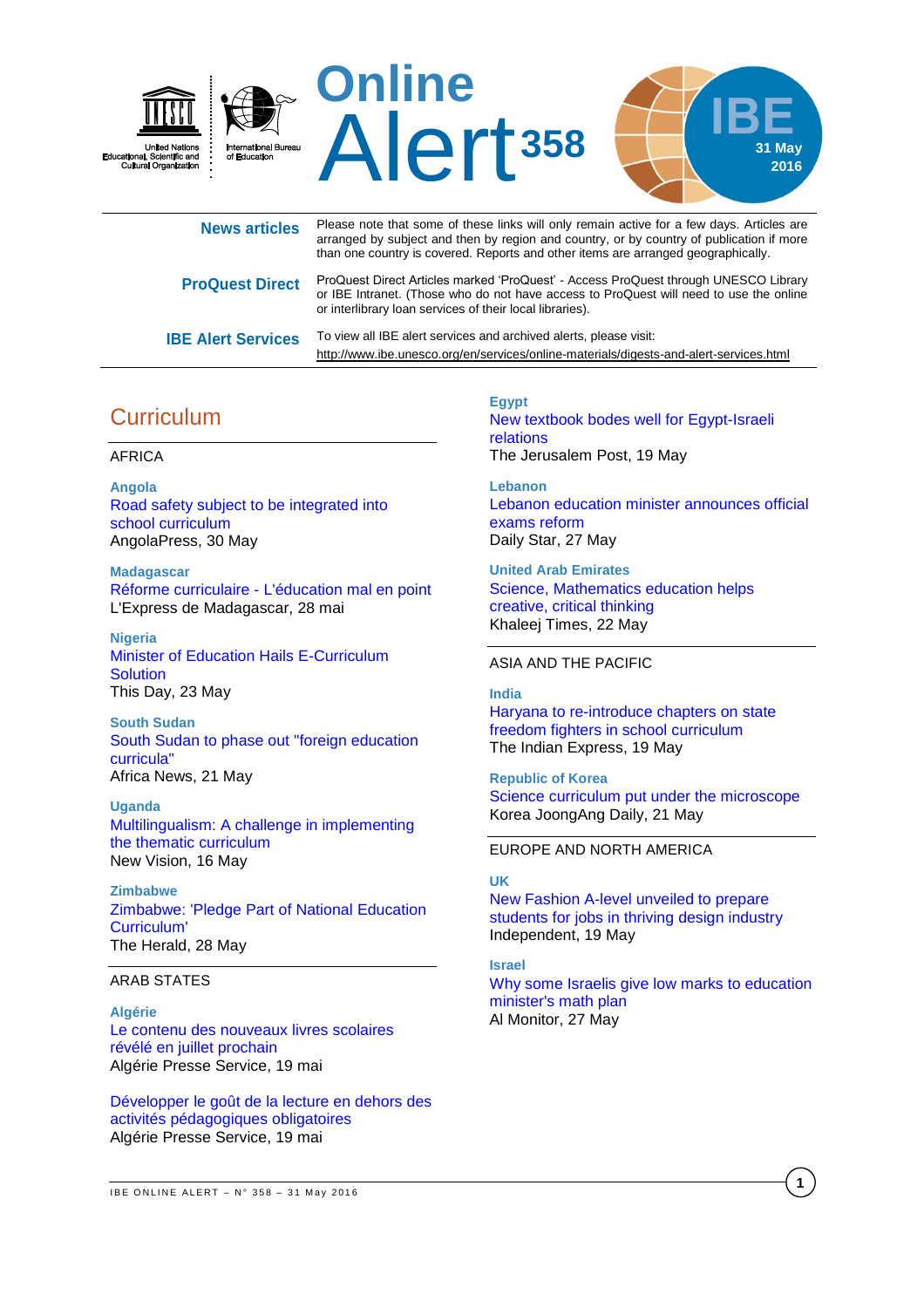# Education Reform

### AFRICA

**Tanzania** [Reforming Pre-Primary Education Step By](http://allafrica.com/stories/201605241178.html)  **[Step](http://allafrica.com/stories/201605241178.html)** The Citizen, 24 May

ASIA AND THE PACIFIC

**Bangladesh** [Primary education to be up to class VIII in](http://newsnextbd.com/primary-education-to-be-up-to-class-viii-in-bangladesh/)  **[Bangladesh](http://newsnextbd.com/primary-education-to-be-up-to-class-viii-in-bangladesh/)** Newsnext, 27 May

### **Thailand**

[Thailand's proposed education reforms could](https://asiancorrespondent.com/2016/05/thailand-education-reform/)  [leave the most vulnerable behind](https://asiancorrespondent.com/2016/05/thailand-education-reform/) Asian Correspondent, 13 May

### EUROPE AND NORTH AMERICA

**UK** [Adoption law reform aims to speed up](http://www.bbc.com/news/education-36321135)  [placements](http://www.bbc.com/news/education-36321135) BBC, 18 May Education for All Bill

### LATIN AMERICA AND THE CARIBBEAN

**Antigua and Barbuda** [The Rubik's cube of the Caribbean public](http://antiguaobserver.com/the-rubiks-cube-of-the-caribbean-public-education-system/)  [education system](http://antiguaobserver.com/the-rubiks-cube-of-the-caribbean-public-education-system/) Antigua Observer, 22 May

#### **Peru**

[Education Min: Peru made remarkable](http://www.andina.com.pe/Ingles/noticia-education-min-peru-made-remarkable-progress-in-education-reform-arena-613267.aspx)  [progress in education reform arena](http://www.andina.com.pe/Ingles/noticia-education-min-peru-made-remarkable-progress-in-education-reform-arena-613267.aspx) Andina, 19 May

[Continuidad de reforma educativa requiere de](http://www.andina.com.pe/agencia/noticia-continuidad-reforma-educativa-requiere-firme-compromiso-politico-y-financiero-614543.aspx)  [firme compromiso político y financiero](http://www.andina.com.pe/agencia/noticia-continuidad-reforma-educativa-requiere-firme-compromiso-politico-y-financiero-614543.aspx) Andina, 27 de mayo

## Education System

### AFRICA

**Senegal** [Le projet "Ressources numériques pour tous"](http://fr.allafrica.com/stories/201605200406.html)  [lancé à Dahra](http://fr.allafrica.com/stories/201605200406.html) Agence de Presse Sénégalaise, 19 mai

### EUROPE AND NORTH AMERICA

**USA** [The Challenge of Educational Inequality](http://www.theatlantic.com/education/archive/2016/05/education-inequality-takes-center-stage/483405/) The Atlantic, 19 May

### LATIN AMERICA AND THE CARIBBEAN

### **Panama**

[Meduca recibe guía educativa contra fracasos](http://laestrella.com.pa/panama/nacional/meduca-recibe-guia-educativa-contra-fracasos/23940658) La Estrella de Panamá, 18 de mayo

**Uruguay** [El tiempo completo no incide en la repetición](http://www.elpais.com.uy/informacion/completo-no-incide-indice-repeticion.html) El País, 22 de mayo

## Inclusive Education

### AFRICA

**Angola**

[Angola: Language interpreter training crucial to](http://www.portalangop.co.ao/angola/en_us/noticias/educacao/2016/4/20/Angola-Language-interpreter-training-crucial-teaching-inclusion-process,6e399935-6d1b-4b55-afdd-7a68871930ff.html)  [teaching inclusion process](http://www.portalangop.co.ao/angola/en_us/noticias/educacao/2016/4/20/Angola-Language-interpreter-training-crucial-teaching-inclusion-process,6e399935-6d1b-4b55-afdd-7a68871930ff.html) AngolaPress, 16 May

Sierra Leone [Sierra Leone News : UniMak Institute of](http://news.sl/drwebsite/publish/article_200528754.shtml)  [Inclusive Special Needs Education certifies 31](http://news.sl/drwebsite/publish/article_200528754.shtml) Awareness Times, 25 May

## ASIA AND THE PACIFIC

#### **Fiji**

[Education Ministry ensures inclusive education](http://www.fbc.com.fj/fiji/40443/education-ministry-ensures-inclusive-education-for-disable-students)  [for disable students](http://www.fbc.com.fj/fiji/40443/education-ministry-ensures-inclusive-education-for-disable-students) FBC, 18 May

[Inclusive education for the disabled](http://www.fijitimes.com/story.aspx?id=354612) Fiji Times, 21 May

[Manual to measure progress of disabled](http://www.fijitimes.com/story.aspx?id=354211)  [children](http://www.fijitimes.com/story.aspx?id=354211) Fiji Times,18 May

**India** [Mother tongue key to learning](http://www.thehansindia.com/posts/index/Telangana/2016-05-24/Mother-tongue-key-to-learning/230061) The Hans India, 24 May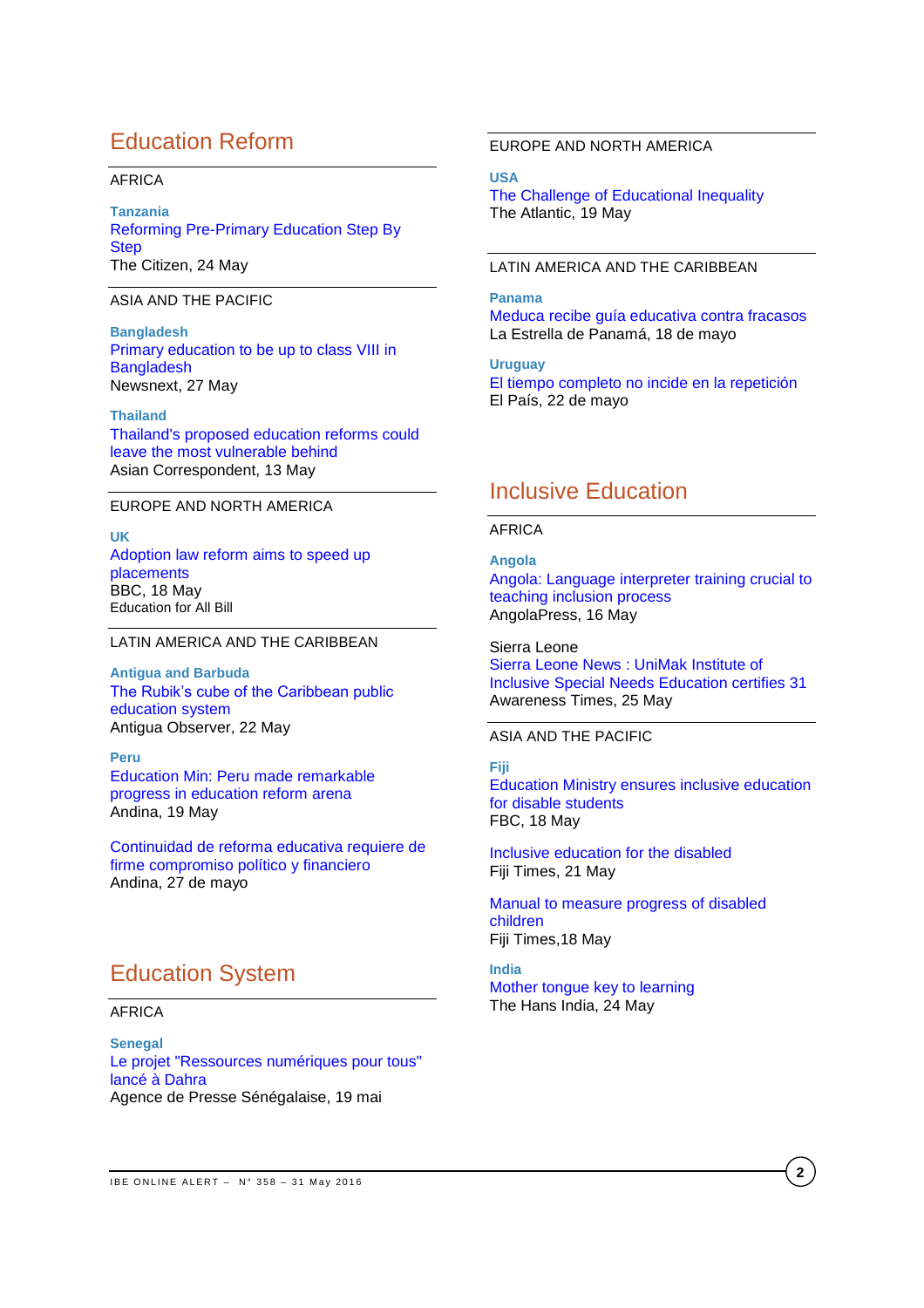# Teacher Education

### AFRICA

**Kenya**

[Matiang'i says new colleges curriculum to be](http://www.nation.co.ke/news/Matiang-i-says-New-curriculum-for-teacher-colleges-out-soon/-/1056/3224632/-/axs7i7z/-/index.html)  [rolled out soon](http://www.nation.co.ke/news/Matiang-i-says-New-curriculum-for-teacher-colleges-out-soon/-/1056/3224632/-/axs7i7z/-/index.html) Daily Nation, 30 May

**Mauritius** Primary Sector - [Launching of Holistic Teacher](http://allafrica.com/stories/201605250935.html)  [Education Programme](http://allafrica.com/stories/201605250935.html) Government of Mauritius Press Release, 25 **May** 

ASIA AND THE PACIFIC

**China** [El secreto de los maestros de Shanghái para](http://www.bbc.com/mundo/noticias/2016/05/160519_finde_sociedad_internacional_shanghai_china_educacion_evaluacion_mundial_ppb)  [liderar la educación mundial](http://www.bbc.com/mundo/noticias/2016/05/160519_finde_sociedad_internacional_shanghai_china_educacion_evaluacion_mundial_ppb) BBC, 22 de mayo

### EUROPE AND NORTH AMERICA

**Finland** [Majority school teachers see digitalisation](http://www.finlandtimes.fi/education/2016/05/05/26839/Majority-school-teachers-see-digitalisation-positive:-Study)  [positive: Study](http://www.finlandtimes.fi/education/2016/05/05/26839/Majority-school-teachers-see-digitalisation-positive:-Study) Finland Times, 5 May

## Reports, publications, etc.

ASIA AND THE PACIFIC

**China**

[How Shanghai Does It: Insights and Lessons](https://openknowledge.worldbank.org/bitstream/handle/10986/24000/9781464807909.pdf)  [from the Highest-Ranking Education System in](https://openknowledge.worldbank.org/bitstream/handle/10986/24000/9781464807909.pdf)  [the World](https://openknowledge.worldbank.org/bitstream/handle/10986/24000/9781464807909.pdf)

Xiaoyan Liang and al., International Bank for Reconstruction and Development / The World Bank, May 2016

### EUROPE AND NORTH AMERICA

### **Latvia**

[Education](http://www.oecd-ilibrary.org/education/education-in-latvia_9789264250628-en;jsessionid=1q75m114ogflf.x-oecd-live-03) in Latvia Reviews of National Policies for Education, OECD,May 2016

**UK**

[Inclusive Education: What, Why, And How](http://images.savethechildren.it/IT/f/img_pubblicazioni/img292_b.pdf) Save the Children, 2016

**USA**

### [K-12 Education: Better Use of Information](http://www.gao.gov/assets/680/676745.pdf)  [Could Help Agencies Identify Disparities and](http://www.gao.gov/assets/680/676745.pdf)  [Address Racial Discrimination](http://www.gao.gov/assets/680/676745.pdf)

United States Government Accountability Office, April 2016

[Making the Grade: A 50-State Analysis of](https://cdn.americanprogress.org/wp-content/uploads/2016/05/17094420/AccountabilityLandscape-report2.pdf)  [School Accountability Systems](https://cdn.americanprogress.org/wp-content/uploads/2016/05/17094420/AccountabilityLandscape-report2.pdf) Carmel Martin, Scott Sargrad, Samantha Batel, Center for American Progress, May

2016 [Research Review: Universal Preschool May](http://www.heritage.org/research/reports/2016/05/research-review-universal-preschool-may-do-more-harm-than-good) 

[Do More Harm than Good](http://www.heritage.org/research/reports/2016/05/research-review-universal-preschool-may-do-more-harm-than-good) Lindsey Burke, Salim Furth The Heritage Foundation, 2016

### INTERNATIONAL

### **UNESCO**

[Combattre l'homophobie et la transphobie:](http://unesdoc.unesco.org/images/0024/002448/244814f.pdf)  [propositions pédagogiques](http://unesdoc.unesco.org/images/0024/002448/244814f.pdf) Commission suisse pour l'UNESCO, 2014<br>English Chinese Portuguese **[Portuguese](http://unesdoc.unesco.org/images/0022/002286/228634por.pdf)** 

[How long will it take to achieve universal](http://unesdoc.unesco.org/images/0023/002330/233028E.pdf)  [primary and secondary education?](http://unesdoc.unesco.org/images/0023/002330/233028E.pdf) EFA Global Monitoring Report UNESCO, May 2016

[Open Educational Resources: Policy, Costs](http://unesdoc.unesco.org/images/0024/002443/244365e.pdf)  [and Transformation](http://unesdoc.unesco.org/images/0024/002443/244365e.pdf) Fengchun Miao and al., UNESCO and Commonwealth of Learning, 2016

[Out In The Open. Education sector responses](http://unesdoc.unesco.org/images/0024/002447/244756e.pdf)  [to violence based on sexual orientation and](http://unesdoc.unesco.org/images/0024/002447/244756e.pdf)  [gender identity/expression](http://unesdoc.unesco.org/images/0024/002447/244756e.pdf) (Full report) UNESCO, 2016 [Français](http://unesdoc.unesco.org/images/0024/002446/244652f.pdf) (Rapport de synthèse)

[Policy paper 26: No more excuses: Provide](http://unesdoc.unesco.org/images/0024/002448/244847E.pdf)  [education to all forcibly displaced people](http://unesdoc.unesco.org/images/0024/002448/244847E.pdf) Global Education Monitoring Report UNESCO, UNHCR, May 2016 [Français](http://unesdoc.unesco.org/images/0024/002448/244847F.pdf) [Español](http://unesdoc.unesco.org/images/0024/002448/244847S.pdf) [Türk](http://unesdoc.unesco.org/images/0024/002448/244847TUR.pdf) [Arabic](http://unesdoc.unesco.org/images/0024/002448/244847a.pdf)

[A Teacher's Guide on the Prevention of Violent](http://unesdoc.unesco.org/images/0024/002446/244676e.pdf)  **[Extremism](http://unesdoc.unesco.org/images/0024/002446/244676e.pdf)** UNESCO, 2016

[Guidelines for transitional education plan](http://unesdoc.unesco.org/images/0024/002449/244900e.pdf)  [preparation](http://unesdoc.unesco.org/images/0024/002449/244900e.pdf) UNESCO-IIEP;Global Partnership for Education, 2016